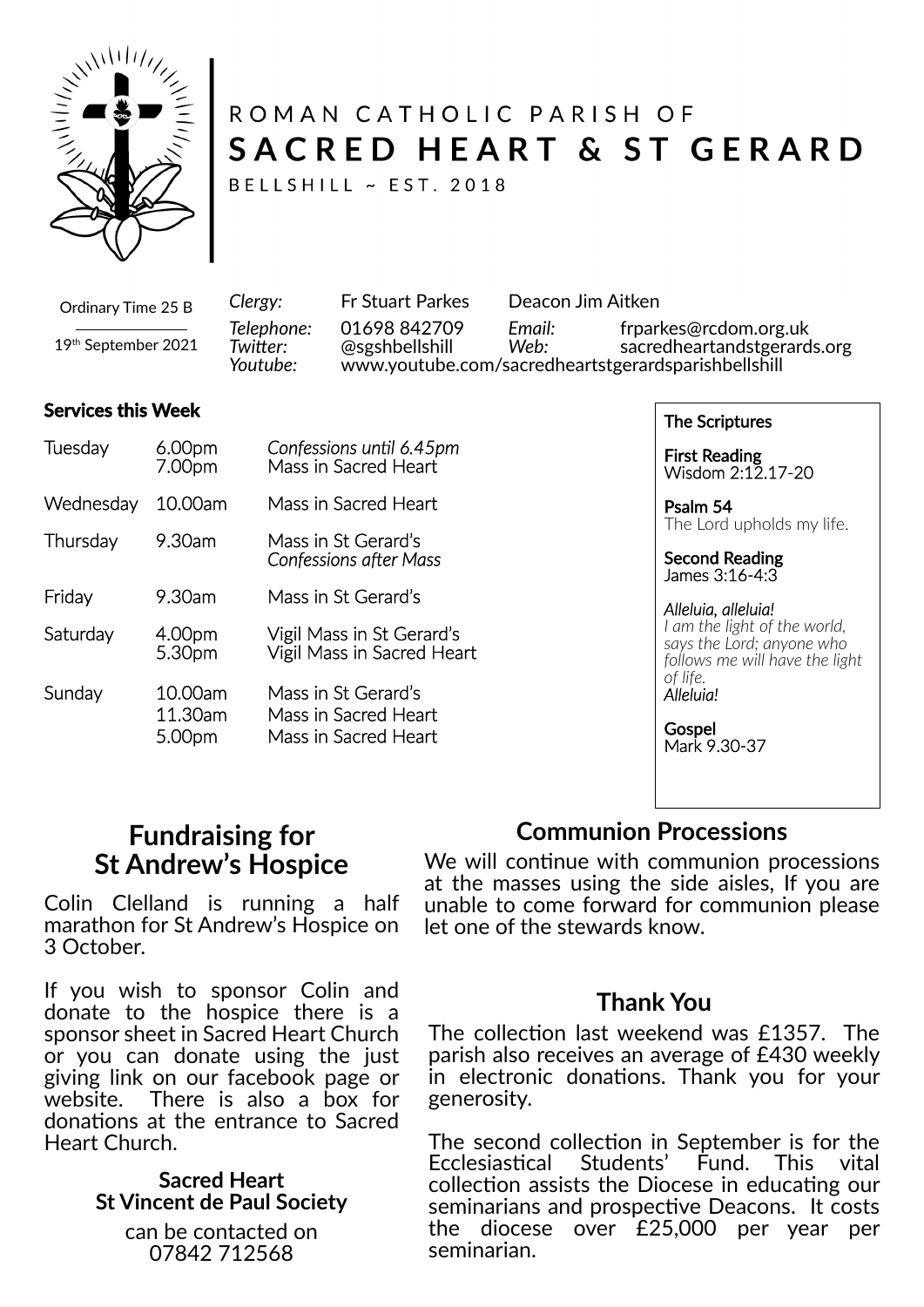### **Please Pray for**

### **David Devine RIP and Joseph Allen RIP**

*Whose funerals are s�ll to be arranged*

*Eternal rest grant unto them, O Lord and let perpetual light shine upon them. May they rest in peace. Amen*

### **Sunday Choir**

Come and join the choir at the 11.30am Mass. No expertise needed and open to all ages and all abilities. Rehearsal in Sacred Heart Church on Wednesdays at 7pm.

Pope Francis has called a Synod of Bishops to meet in Rome in 2023. The topic will be "For a Synodal Church: Communion, Participation and Mission." The Holy Father asks that the whole people of God take part in this Synod by meeting together in parishes to pray, discuss and reflect on the topic in order to discern how the Holy Spirit is prompting the Church to go forward.

**Anniversaries:** Con Coakley, Canon John Healy, Matthew Battersby, Rosella Smith, Marie Clark, Anne Bradshaw, Ann McColgan, Patricia B Hughes, John & Frances Jamieson, Eddie McAuley,

> Gift Aid declaration (more copies available on the no�ce board) can be completed and returned to Fr Stuart.

You can then donate to the parish via the collection using a set of envelopes we will provide or complete the standing order part of the form or set up a regular payment through your online banking. If you have any questions please ask.

Bishop Toal will mark the beginning of this synodal process with the celebration of Mass in Motherwell Cathedral on Sunday 17<sup>th</sup> October at 3pm.

### **Gift Aid**

#### **Please remember in your prayers**

#### **Sick:**

Baby Felix Durnion, Jackie Chinskie, Betty McDermott, Jim McIlroy, Lorraine McCarthy, Jane Curran, Leanne McGovern, Billy Mosedale, Thomas O'Donnell, Marcella Taylor, Fr Raymond Jaconelli, Avril Finnon, Matt MacDonald, May Allan Burns, Jean Murphy, Megan Carlin,

**Recently Dead:** Fr Terry Donnelly CSSP (Spiritans, Carfin) Jane Downie, David Devine, Joseph Allen, Alice White, Veronica McGrenary, Sheila Stewart,

#### **Months Minds:** Iain Girvan,

### **25th Sunday in Ordinary Time Gloria 19th September 2021**

### **Entrance Hymn**

From heav'n you came, helpless babe, entered our world, your glory veiled; not to be served but to serve, and give your life that we might live.

*This is our God, the Servant King, he calls us now to follow him, to bring our lives as a daily offering of worship to the Servant King.*

There in the garden of tears, my heavy load he chose to bear; his heart with sorrow was torn. 'Yet not my will but yours,' he said.

Come see His hands and His feet, the scars that speak of sacrifice, hands that flung stars into space to cruel nail surrendered

So let us learn how to serve, and in our lives enthrone him; each other's needs to prefer, for it is Christ we're serving.

or

Lord Jesus Christ you have come to us You are one with us, Mary's Son. Cleansing our souls from all their sin pouring Your love and goodness in Jesus our love for you we sing, living Lord.

Lord Jesus Christ now and every day Teach us how to pray, Son of God. You have commanded us to do this in remembrance Lord of you Into our lives your power breaks through, living Lord.

Lord Jesus Christ, you have come to us Born as one with us, Mary's Son. Led out to die on Calvary, risen from death to set us free, living Lord Jesus help us see You are Lord.

Glory to God in the highest, and on earth peace to people of good will. We praise you, we bless you, we adore you, we glorify you, we give you thanks for your great glory, Lord God, heavenly King, O God, almighty Father. Lord Jesus Christ, Only Begotten Son, Lord God, Lamb of God, Son of the Father, you take away the sins of the world, have mercy on us; you take away the sins of the world, receive our prayer; you are seated at the right hand of the Father, have mercy on us. For you alone are the Holy One, you alone are the Lord, you alone are the Most High, Jesus Christ, with the Holy Spirit. in the glory of God the Father. Amen.

### **Psalm**

The Lord upholds my life.

### **Gospel Acclamation**

Alleluia, alleluia, alleluia. Alleluia, alleluia, alleluia.

### **Hymn for Preparation of the Gifts**

*Take our bread, we ask you, Take our hearts, we love you, Take our lives, oh Father, We are yours, we are yours.*

Yours as we stand at the table you set, Yours as we eat the bread our hearts can't forget. We are the signs of your life with us yet; We are yours, we are yours.

Your holy people stand washed in your blood, Spirit filled, yet hungry, we await your food. Poor though we are, we have brought Ourselves to you: We are yours, we are yours.

## **Changes to Sunday Masses**

A year ago, with limited numbers permi�ed at Mass I introduced the 4pm Saturday Vigil, I didn't imagine at the time we would keep 5 Sunday Masses for a year. Over the summer I have been contemplating the number of Masses we need as the capacities of the churches increased and the 4.00pm Vigil Mass has become popular. Each Church can comfortably accommodate 150 people with some degree of social distancing and with 380 to 450 people attending church each weekend evenly split between both churches; we currently have too many Masses.

Looking at the numbers attending each Mass and after a few conversations, I have decided to keep a Vigil Mass and a Sunday morning Mass in each Church. As the Sunday 5.00pm Mass is the quietest of our Sunday Masses and there is a wide provision of Sunday evening Masses locally, the Sunday evening Mass will stop after Sunday  $3<sup>rd</sup>$ October. I appreciate this will be an inconvenience to those who have attended the Sunday evening Mass and I hope one of our four mass times will suit most people.